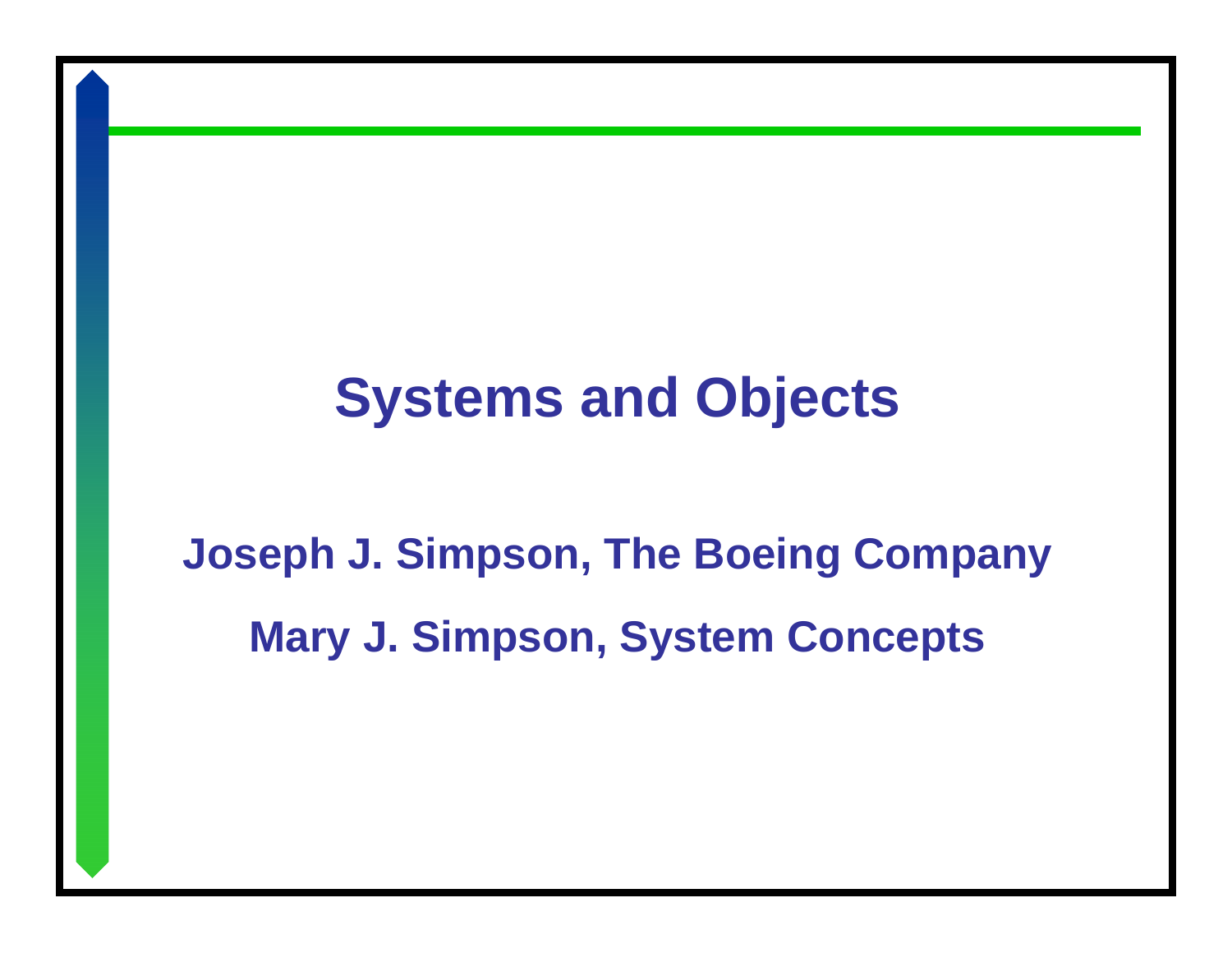# **Systems and Objects**

- **1. System Definition and Application Modes**
- **2. System Boundary Development and Complexity Map**
- **3. System Design and SE Process as Problem Solving Activities**
- **4. Impact of Environment Changes on the Problem Statement**
- **5. FRAT Concepts (Self-similar, Recursive) for Complexity Control**
- **6. Lack of Common Semantics Increases System Complexity**
- **7. Standard "System Language" Will Reduce System Complexity**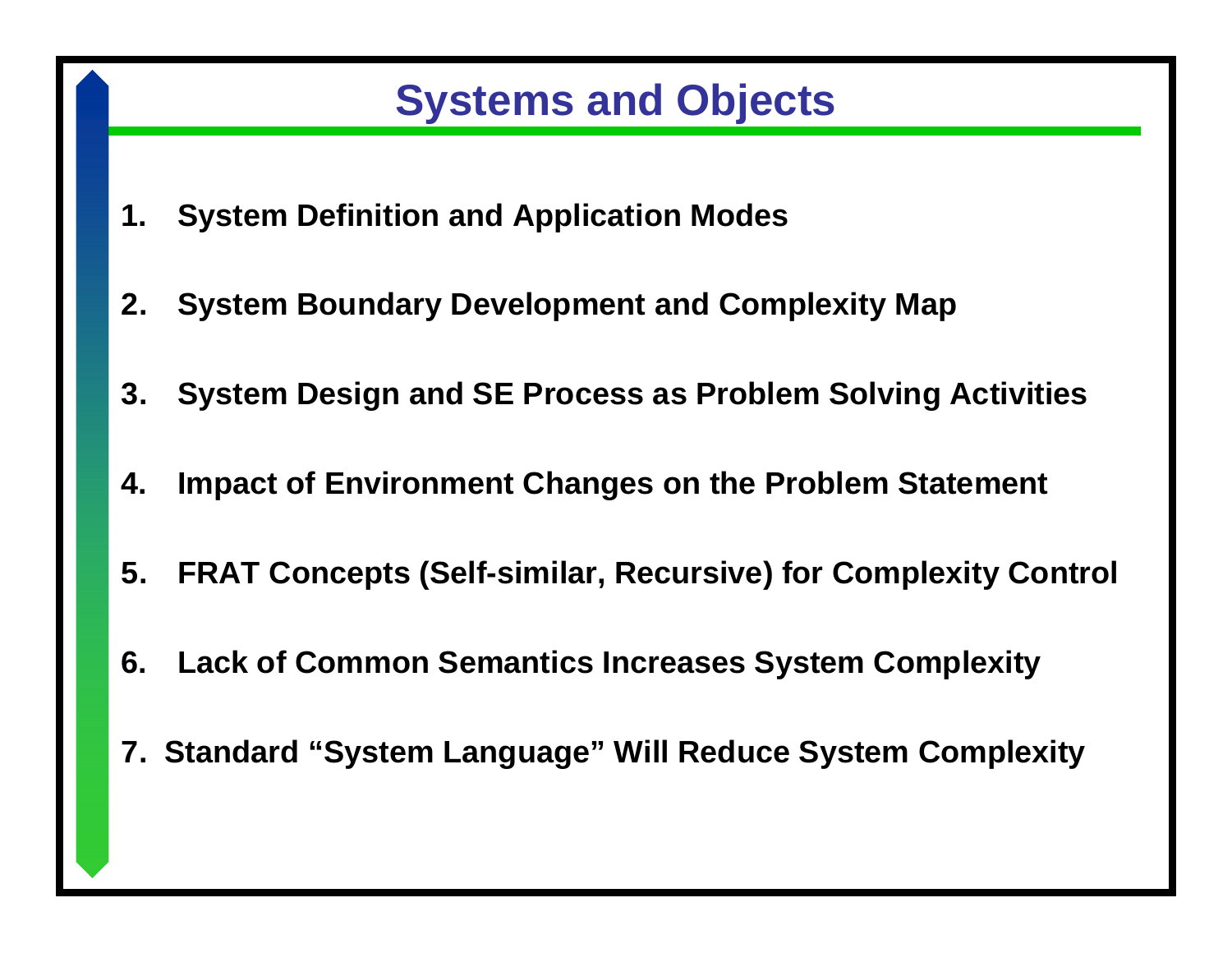## **System Meta-Model Definition**

#### **Systems Science**

"A system is a set of things (objects or components) and a relation among the things." (Klir, 1991)

#### **General Systems**

"A system is a set of objects together with relationships between the objects and between their attributes." (Hall and Fagen, 1956) "A system most generally implies the idea of elements forming an ordered whole, with the relations among these elements forming the structure of the system. The systemic character appears only as the elements function within the system." (Noth, 1995 - semiotics community)

#### **Definition for Systems and Objects Context**

A system is a non-empty set of objects and a non-empty set of relationships mapped over these objects and their attributes.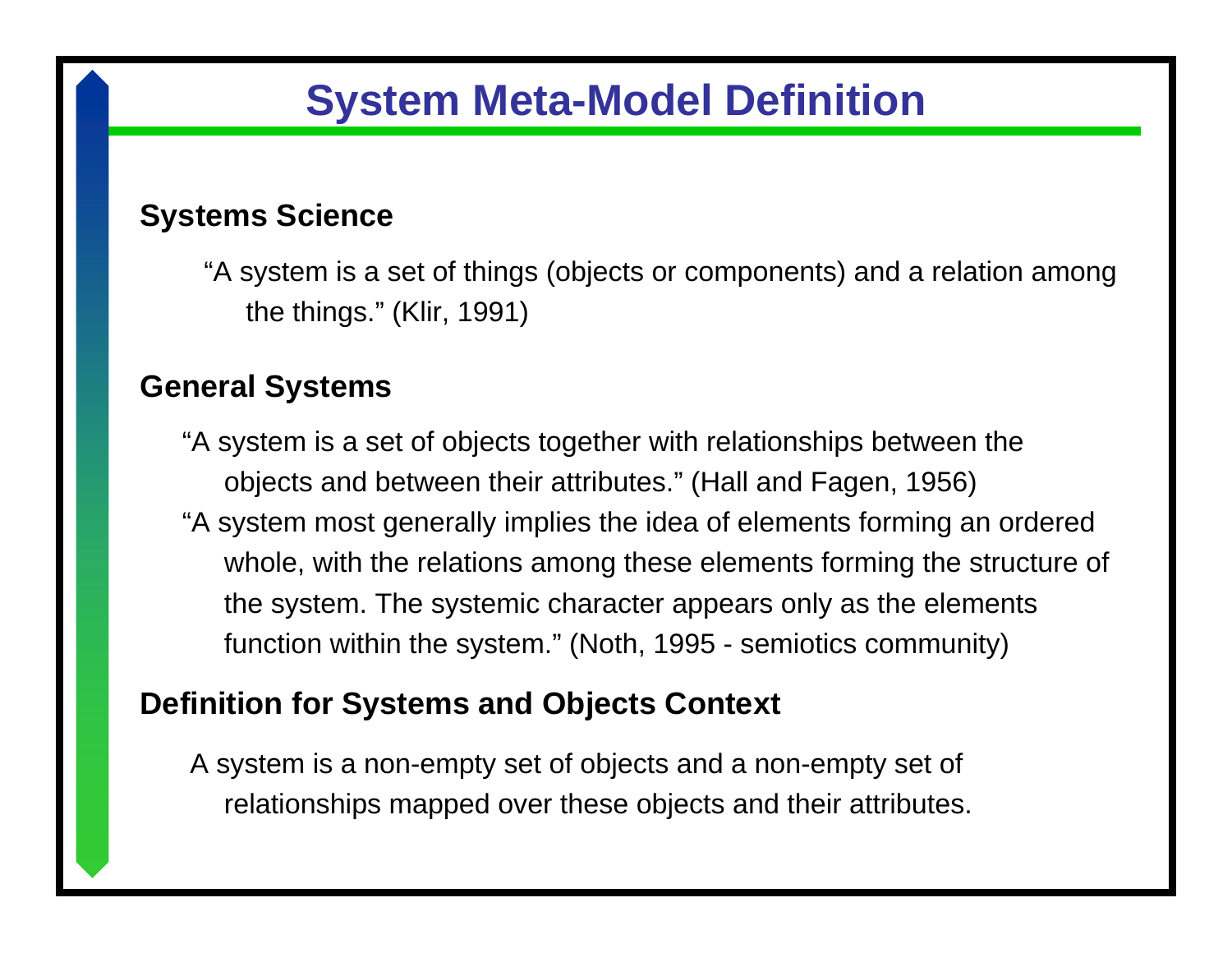# **Discovery Mode & Design Mode**

| <b>System</b>    | "Over which<br><b>Objects</b><br><b>Relationships</b><br>we map" |                      |  |
|------------------|------------------------------------------------------------------|----------------------|--|
| <b>Discovery</b> | <b>Know the</b>                                                  | <b>Discover the</b>  |  |
| <b>Mode</b>      | <b>Objects</b>                                                   | <b>Relationships</b> |  |
| <b>Design</b>    | <b>Design the</b>                                                | <b>Know the</b>      |  |
| <b>Mode</b>      | <b>Objects</b>                                                   | <b>Relationships</b> |  |

| <b>Discovery</b><br>(Kepler)                                              | <b>Know the</b><br><b>Planets</b> | Discover the<br><b>Mathematical</b><br><b>Relationships</b> |  |
|---------------------------------------------------------------------------|-----------------------------------|-------------------------------------------------------------|--|
| <b>Design the</b><br><b>Design</b><br><b>Objects, Config</b><br>(Kennedy) |                                   | Know "Man on<br>the Moon"                                   |  |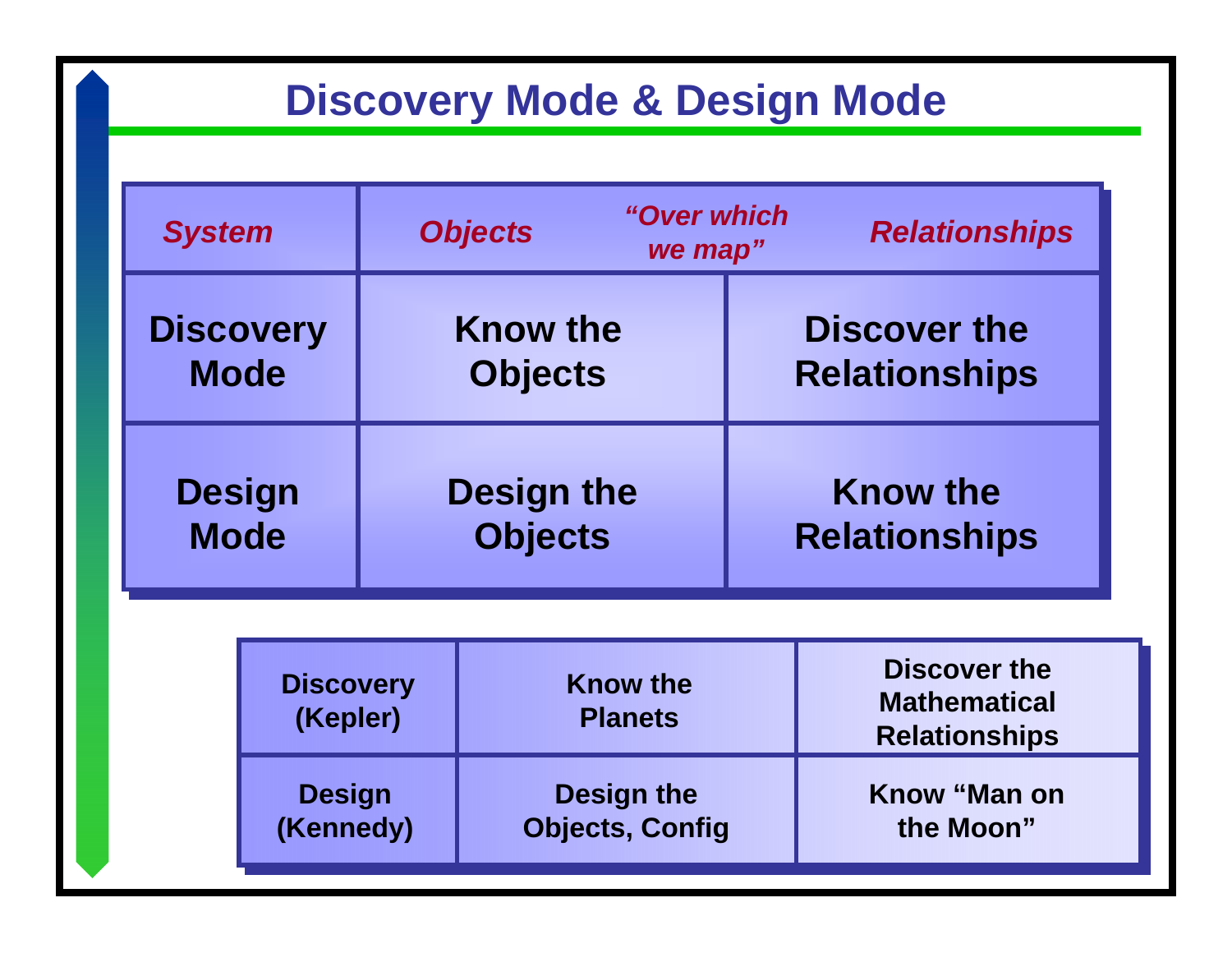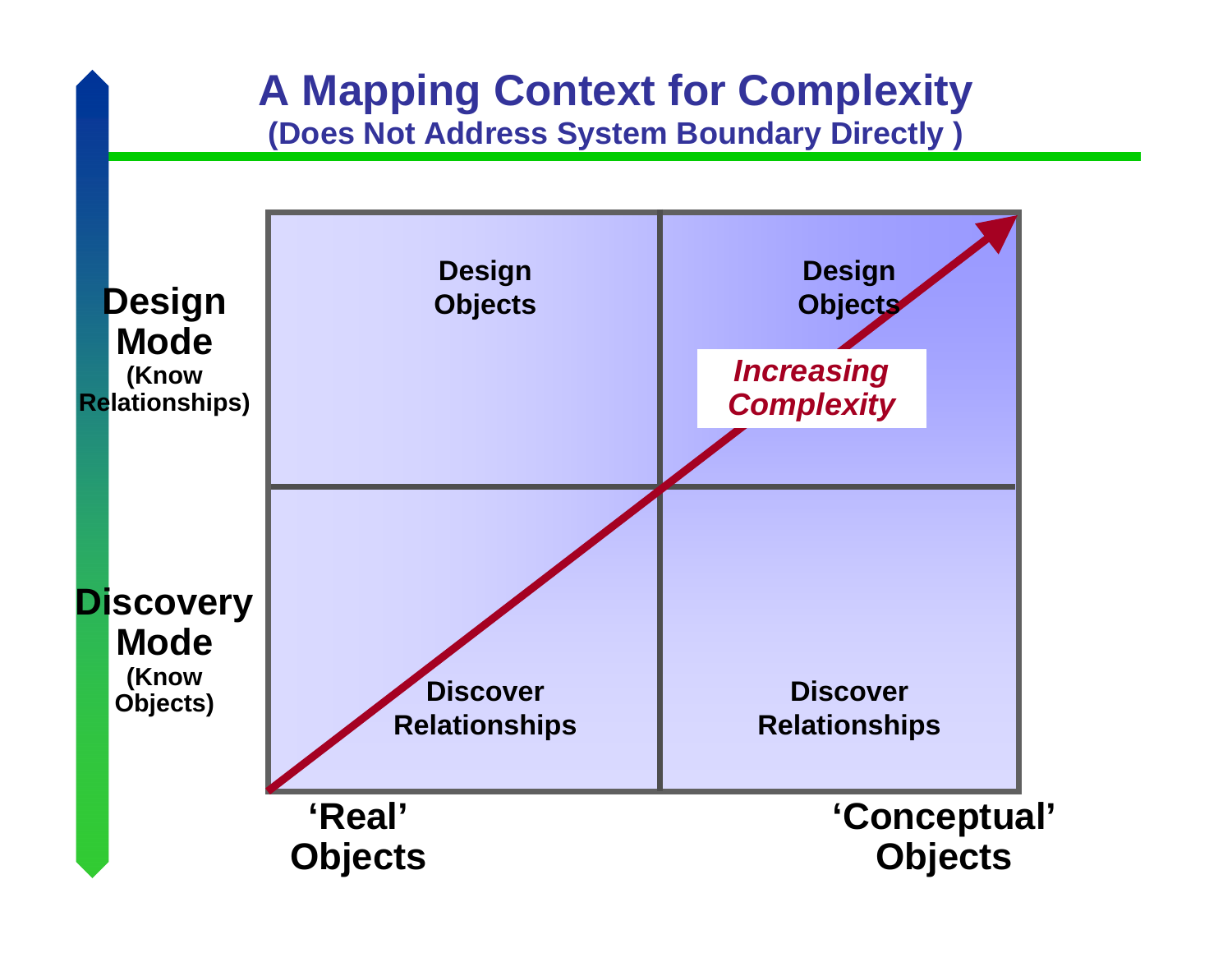### **Phases in Integrating System Design \* (Starts to Address System Boundary Definition )**

#### **Initiation Phase – Initiates the Project**

- *Exterior* portion concerns itself with things outside of the system: requirements on the system and its environment
- *Interior* portion concerns itself with design choices relative to equipment, procedures and people: the system itself

#### **Problem is outside the System**

#### **Solution is inside the System**

### **Preliminary Design Phase – Achieves 'First' System**

- Answers questions which have only equivocal answers, iterates and documents the reasoning for choices made
- Describes overall system operation in considerable detail
- Delineates each subsystem by (a) inputs and outputs, (b) its functioning (operation on its input to produce its output), (c) limiting specifications concerning allowable sizes, weights, etc., and (d) at least one method of physically realizing proposed function within these limitations

#### **Creates the Initial System Boundary**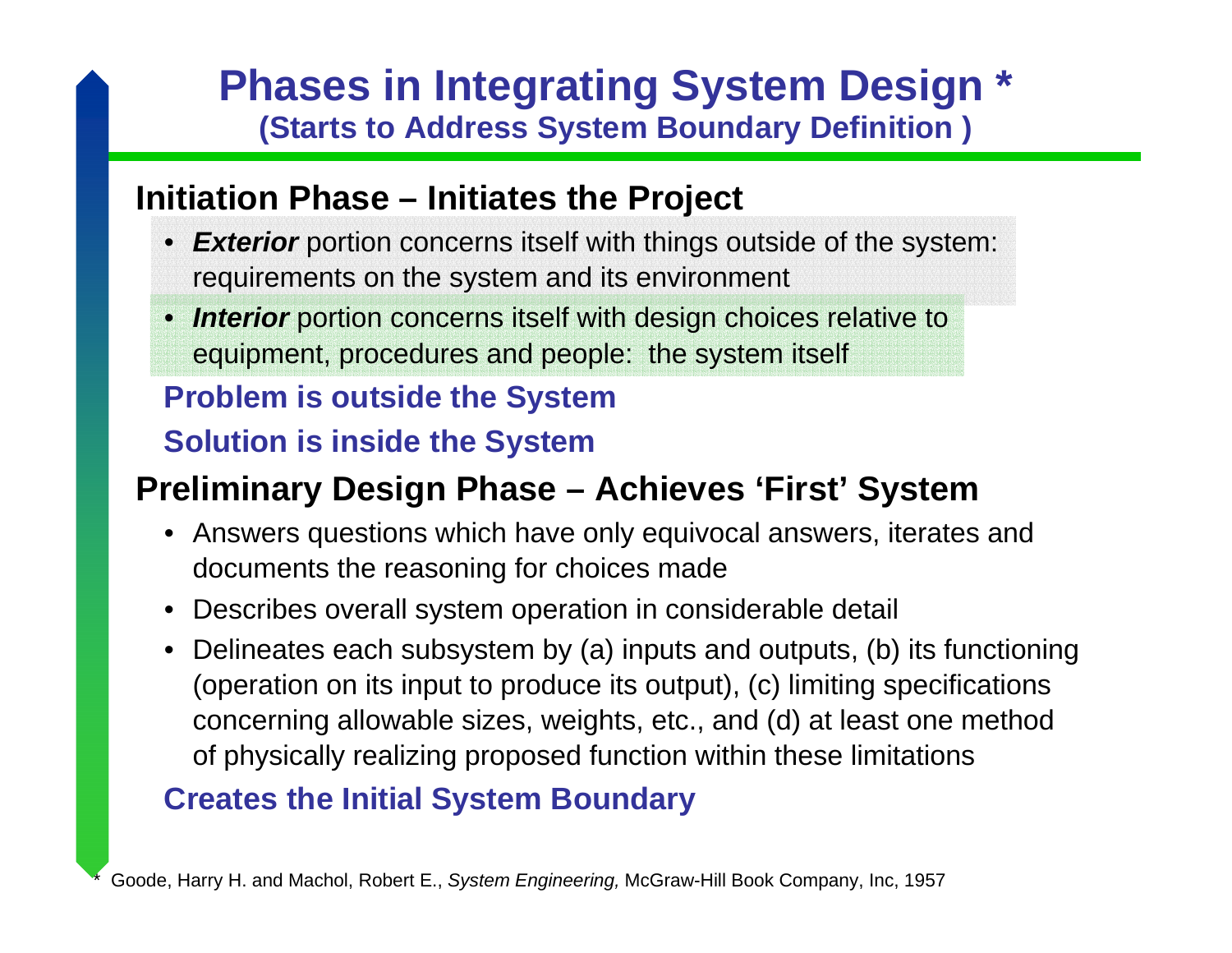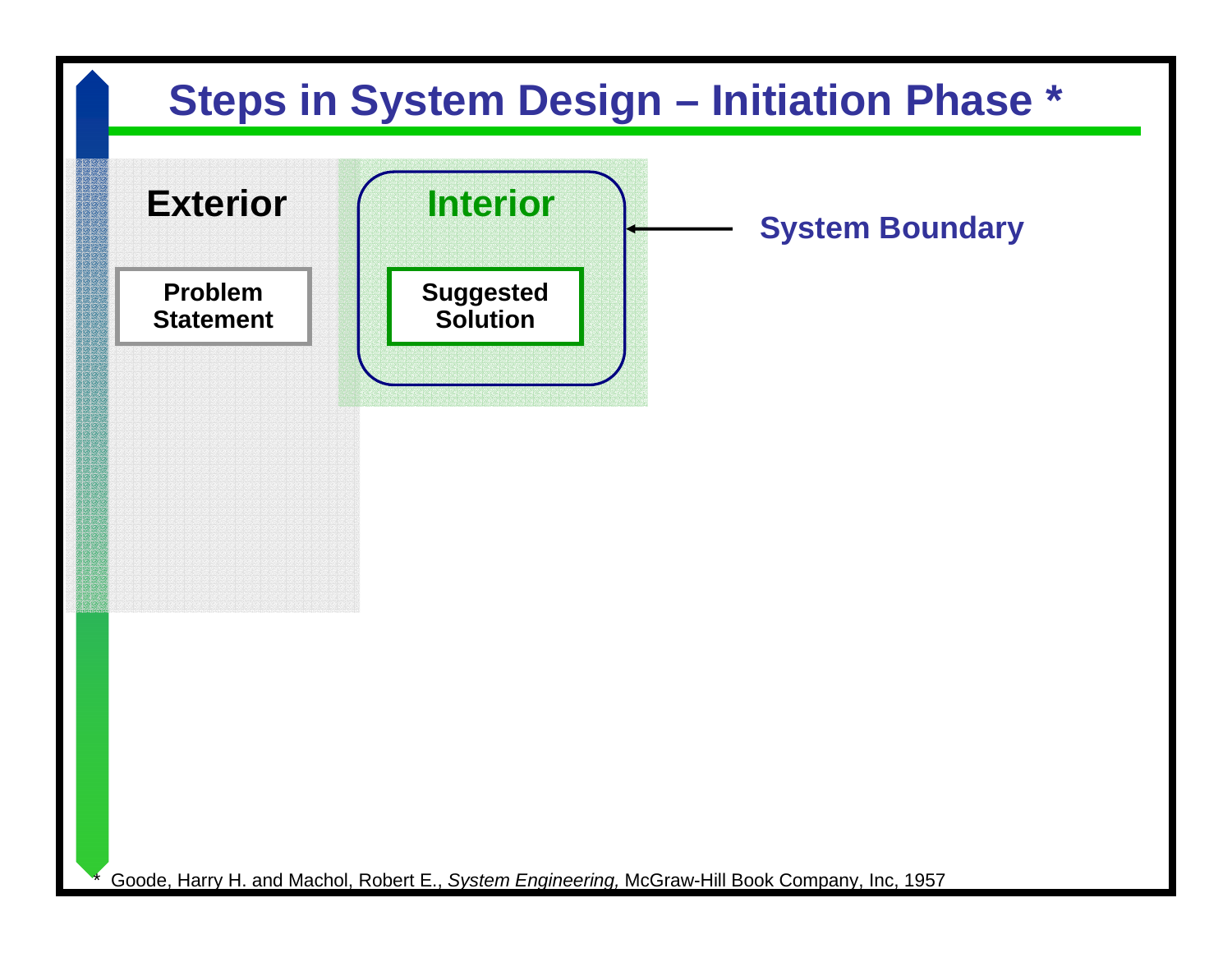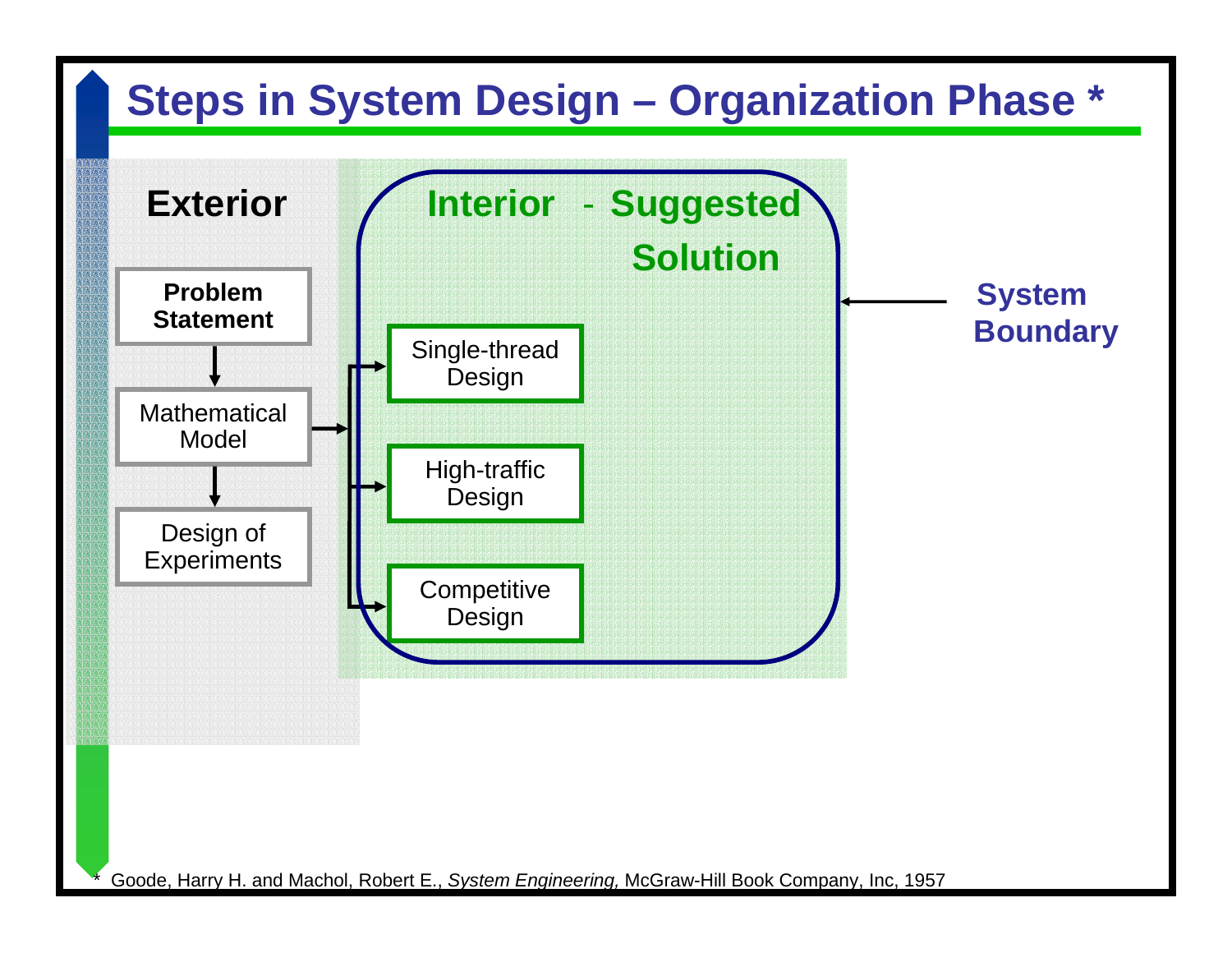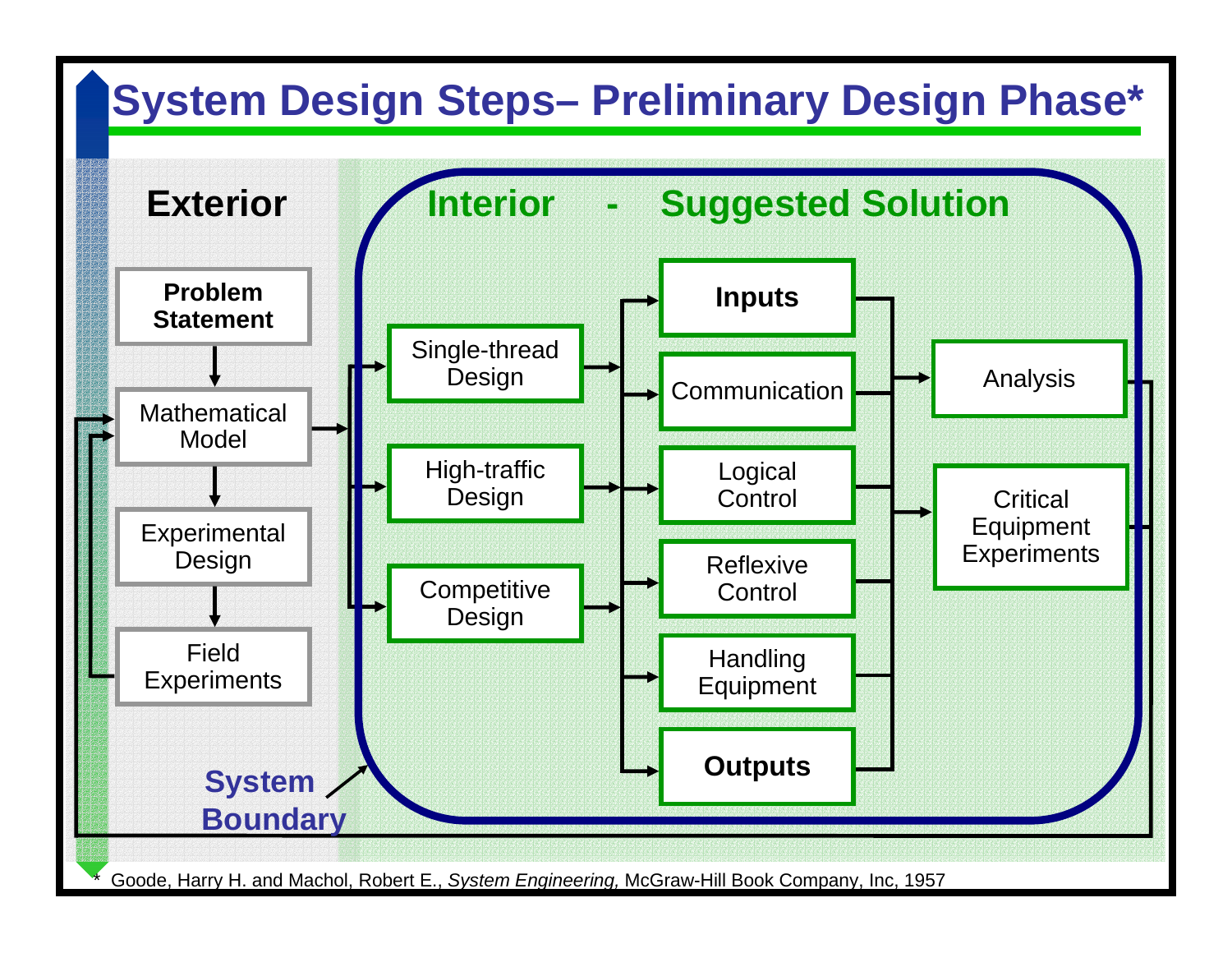# **Scientific Approach to Problem Solving**

| <b>Steps to Apply</b><br><b>Scientific Method to</b><br><b>Problem Solving</b> | <b>Early Man</b><br><b>Developing</b><br><b>Cultural Patterns</b>   | <b>Basic</b><br><b>Research</b>                                 | <b>Operations</b><br><b>Research</b>                                        | <b>System</b><br><b>Design</b>                                               |
|--------------------------------------------------------------------------------|---------------------------------------------------------------------|-----------------------------------------------------------------|-----------------------------------------------------------------------------|------------------------------------------------------------------------------|
| $\mathcal{L}$<br><b>Recognize</b><br>problem                                   | Unsatisfied<br><b>Physiological Need</b>                            | Identify gap in body of<br>scientific knowledge                 | Identify operational<br>objective to be achieved                            | Describe mission or<br>use requirements                                      |
| $\left( 2\right)$<br><b>Describe</b><br>problem                                | Discover alternative<br>ways to increase<br>satisfaction of need    | Develop theory of<br>probable cause and<br>effect relationships | Define situation &<br>resources which can be<br>used to attain objectives   | Define req'd operation<br>and logistic functions to<br>attain use objectives |
| $\overline{3}$<br><b>Select hypothesis</b><br>for solving problem              | Select favored way of<br>satisfying need                            | Select hypothesis for<br>investigation                          | Describe tailorable<br>variables to achieve<br>desired objectives           | Specify the system<br>performance / design<br>requirements                   |
| $\boldsymbol{4}$<br>Develop model for<br>testing hypothesis                    | Devise implements &<br>techniques to practice<br>favored way        | Describe experimental<br>model to test hypothesis               | <b>Construct statistical</b><br>model to interrelate<br>variable conditions | Accomplish detail design<br>& qualification testing of<br>components         |
| $\left(5\right)$<br><b>Conduct tests</b><br>under controlled<br>conditions     | Use selected<br>techniques for some<br>period of time               | Conduct controlled<br>lab/field investigation to<br>obtain data | Perform computation to<br>obtain statistical values                         | Build, assemble, test<br>complete prototype<br>system                        |
| $\bigodot$<br><b>Analyze and</b><br>evaluate test data                         | Decide if techniques<br>result in tolerable<br>satisfaction of need | Analyze and evaluate<br>collected data                          | Analyze and evaluate<br>summary statistical<br>data                         | Analyze and evaluate<br>test data                                            |
| <b>7</b> Derive conclusions<br>to confirm, deny,<br>modify hypothesis          | Transmit techniques to<br>others & establish<br>cultural pattern    | Derive conclusions to<br>confirm, deny, modify<br>hypothesis    | Recommend actions to<br>achieve desired<br>objectives                       | Recommend<br>modifications for<br>production system                          |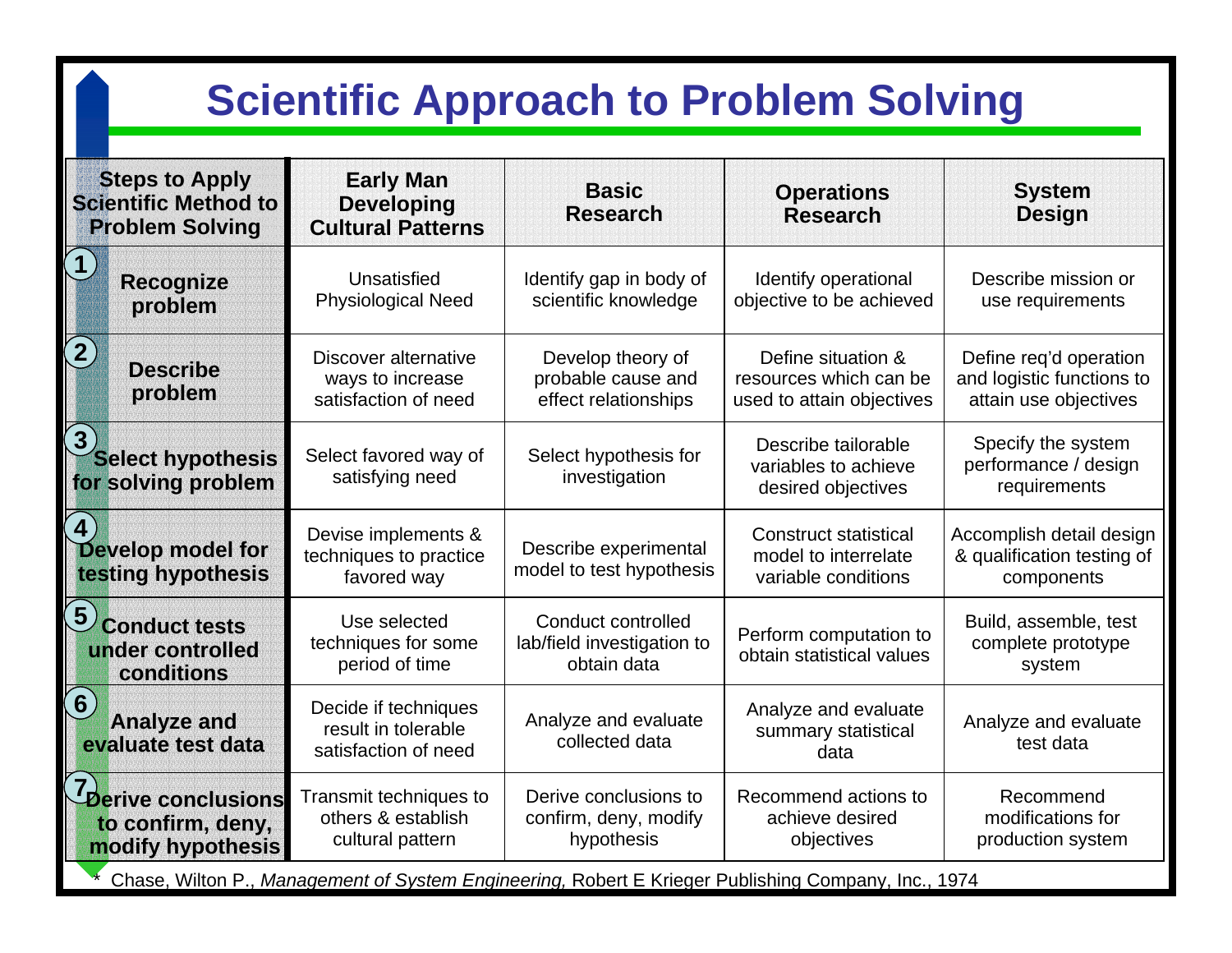# **A Problem Solving Meta Process**

#### **Define problem (Exterior)**

What is the problem? Who needs to have it fixed?Why does it need to be fixed?

#### **Determine WHAT is needed**

#### **to fix problem (Interior)** What has to be done?How well does it have to be done?

#### **Decide HOW to fix the problem**

What are various ways to do it? What way will you use to fix the problem? When done, is the original problem fixed? Has the best way been used to fix the problem?

**Solve problem; provide solution to customer**

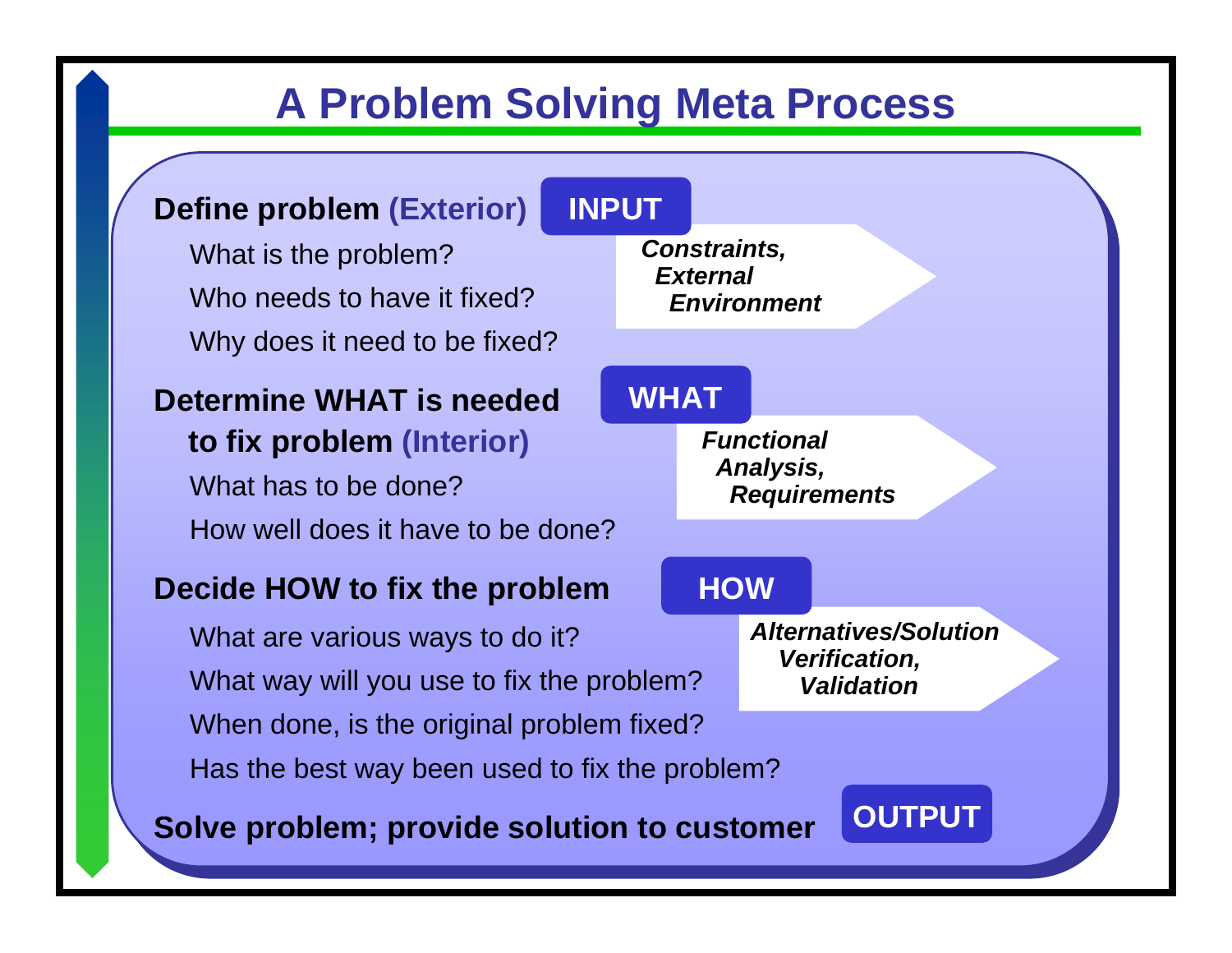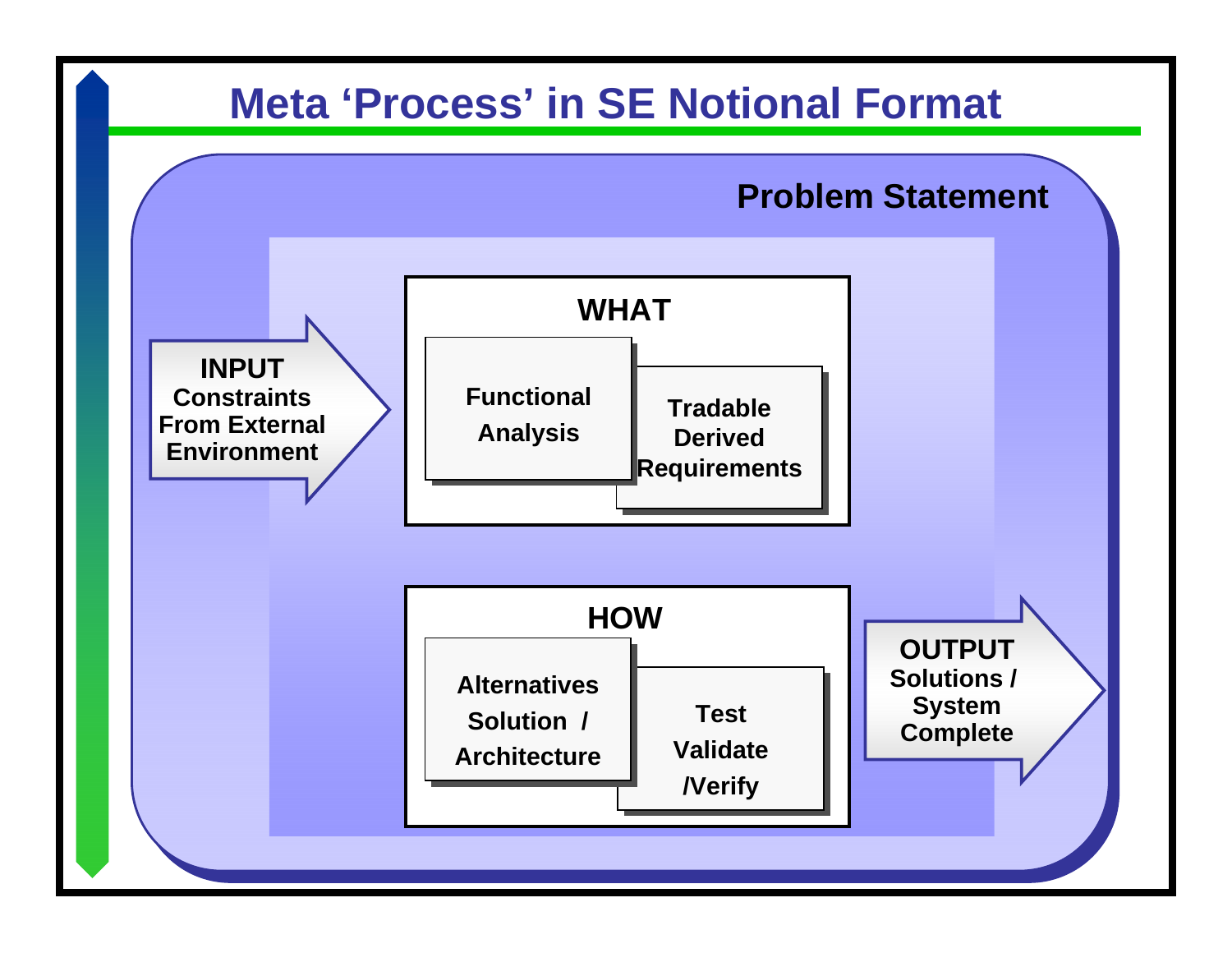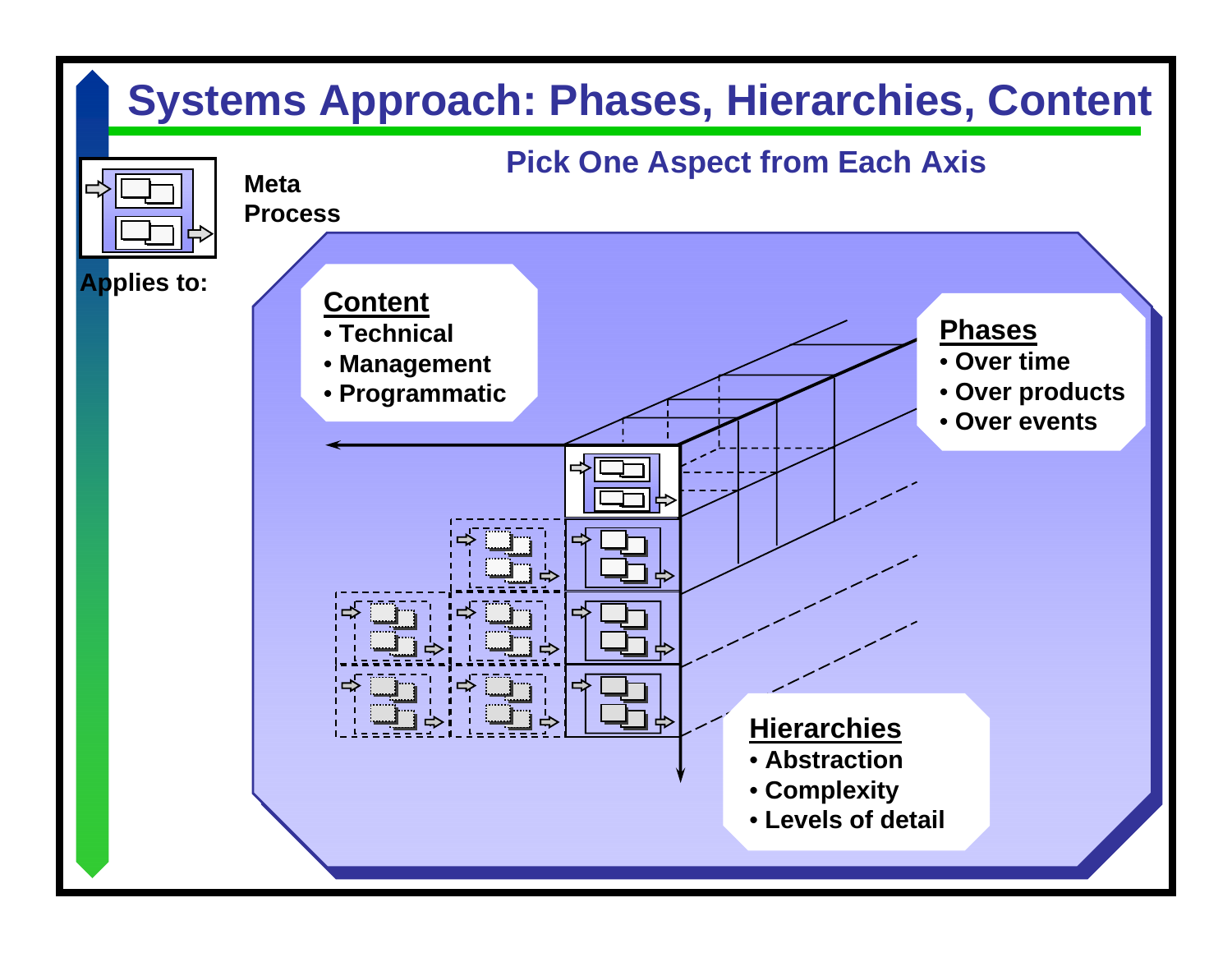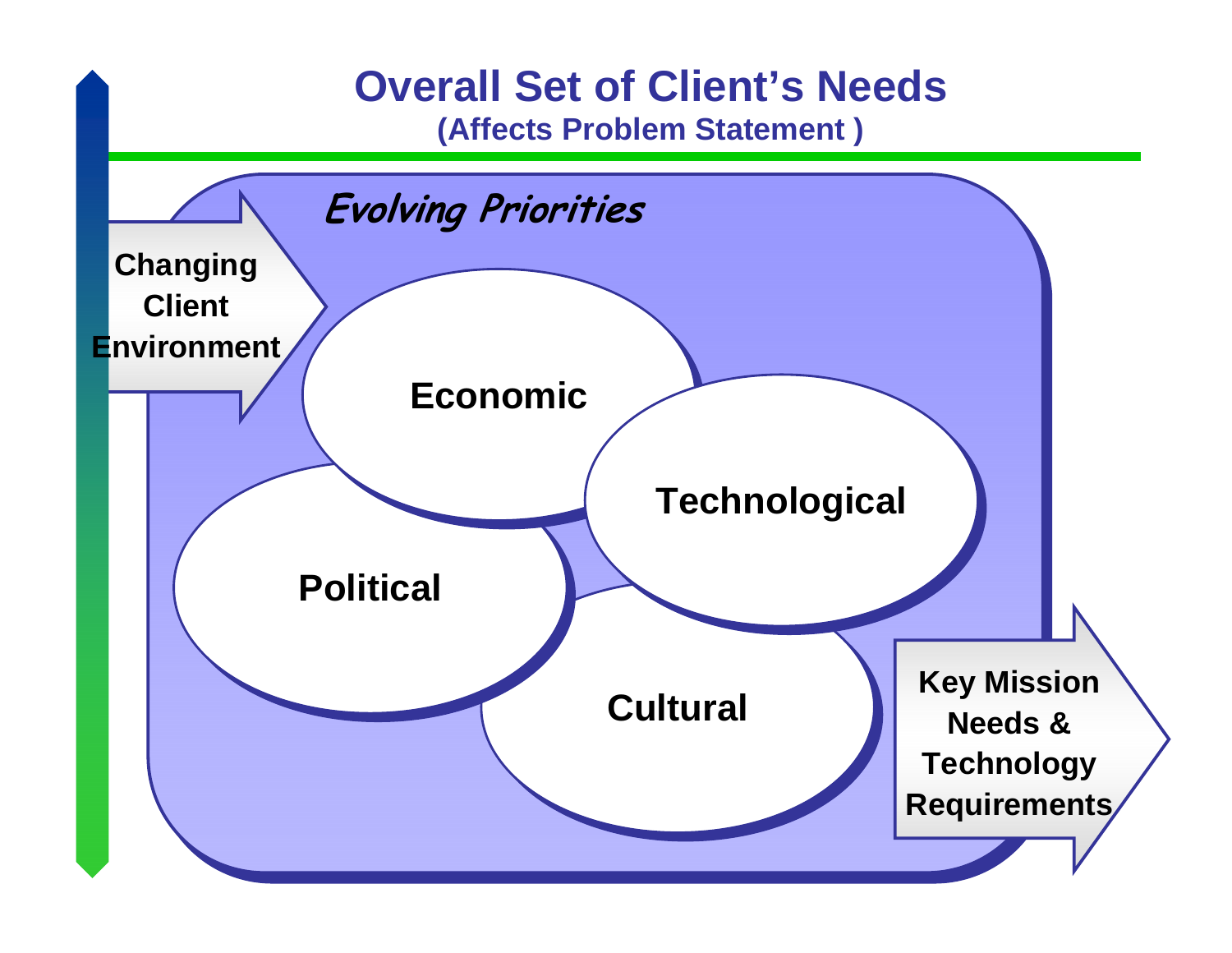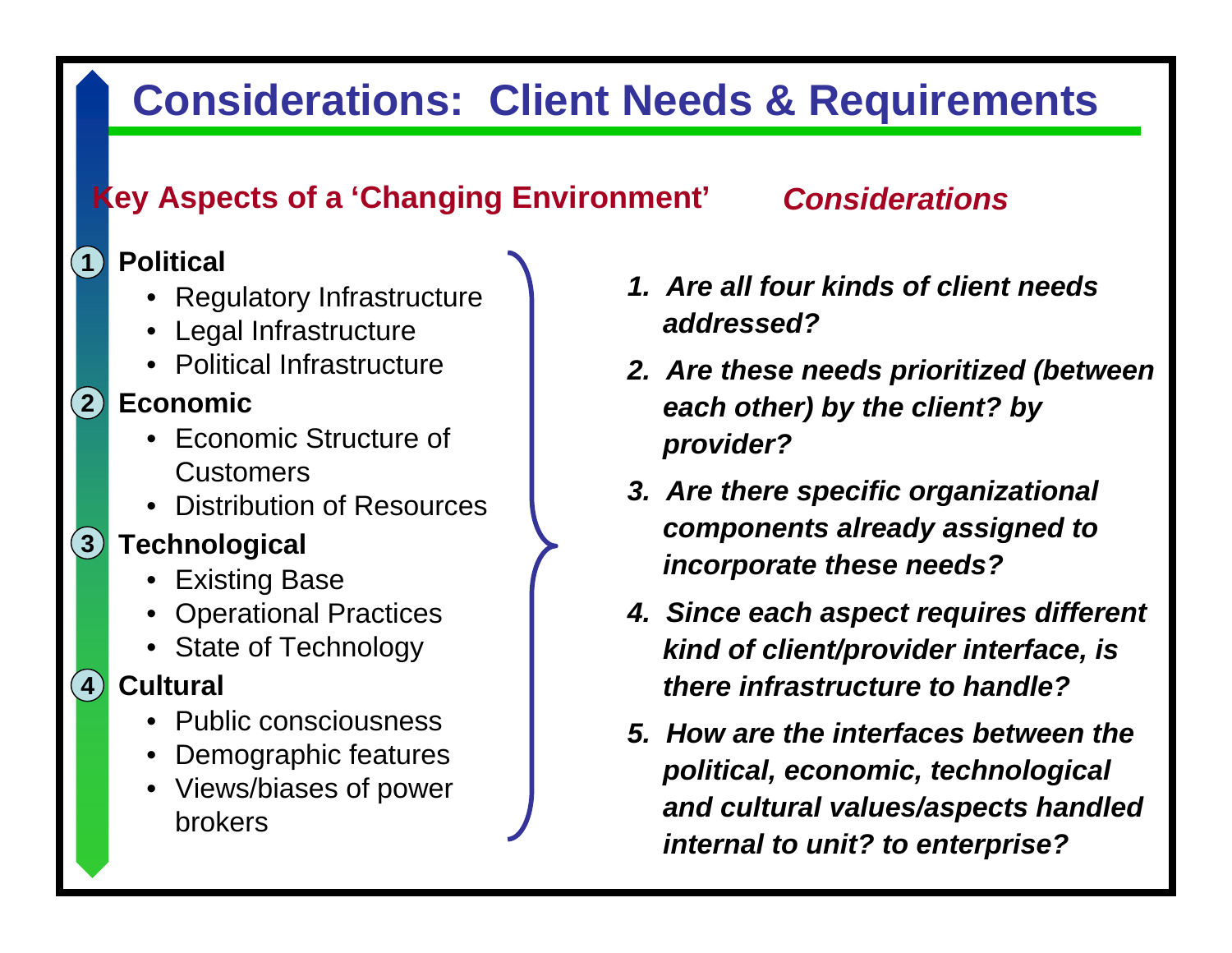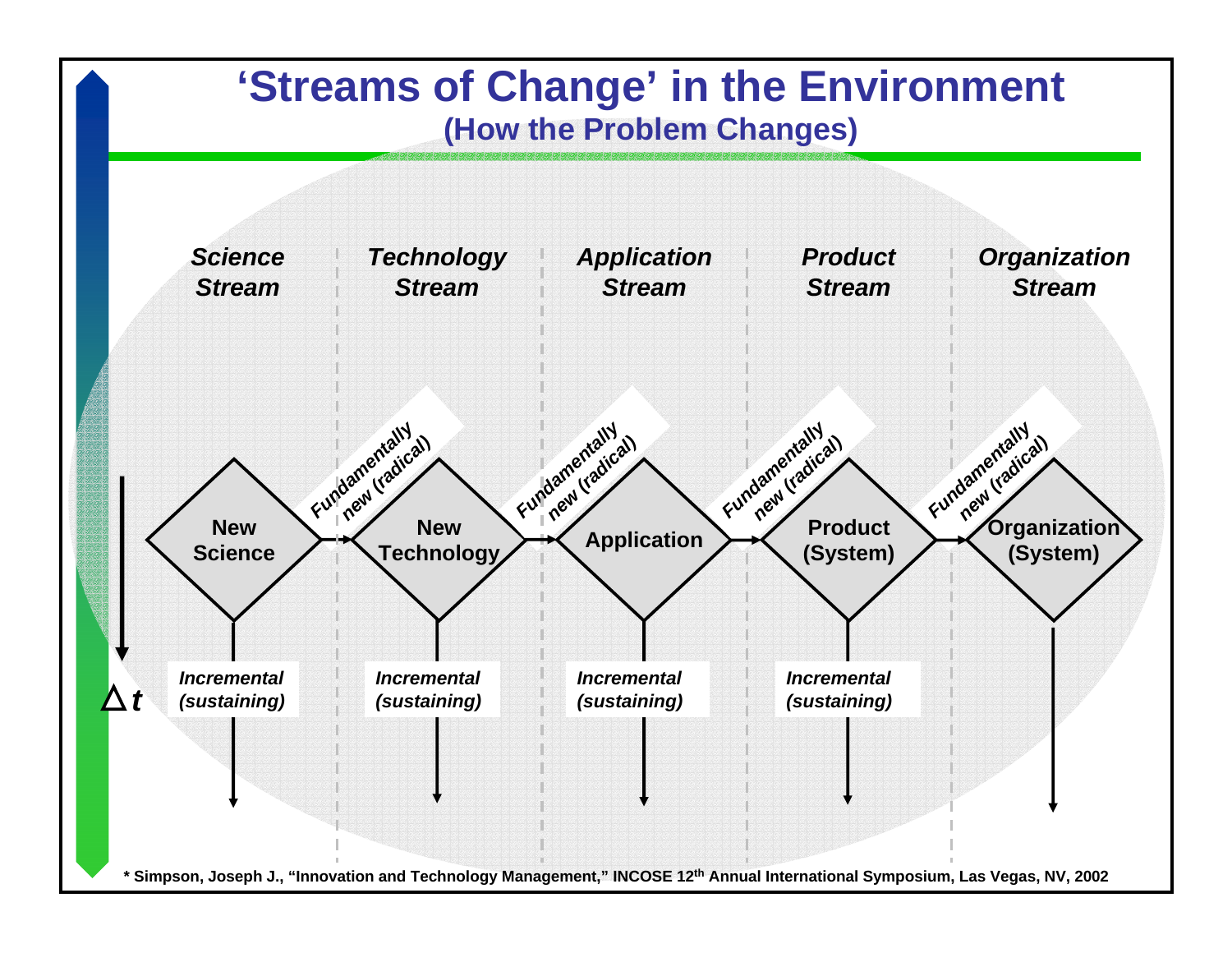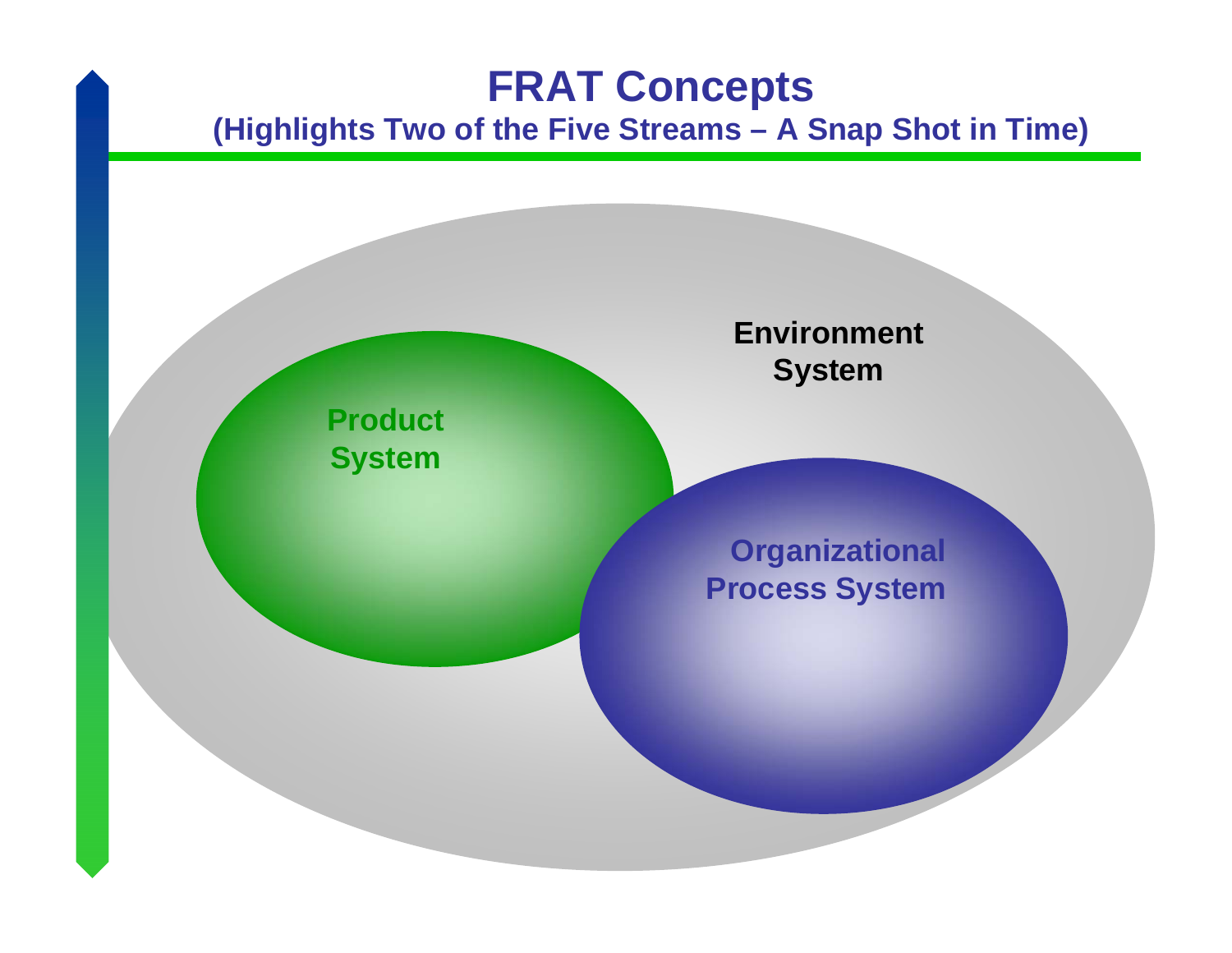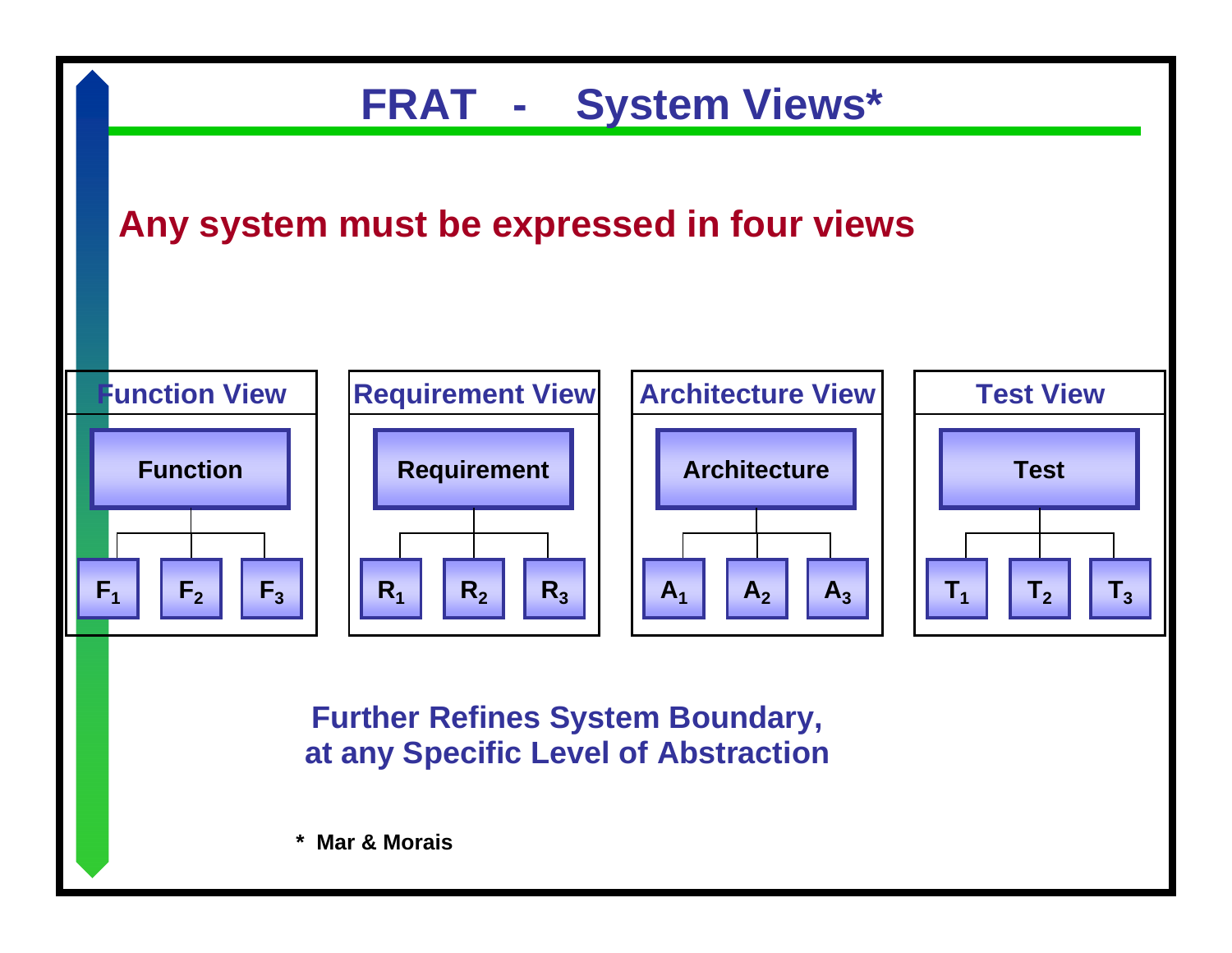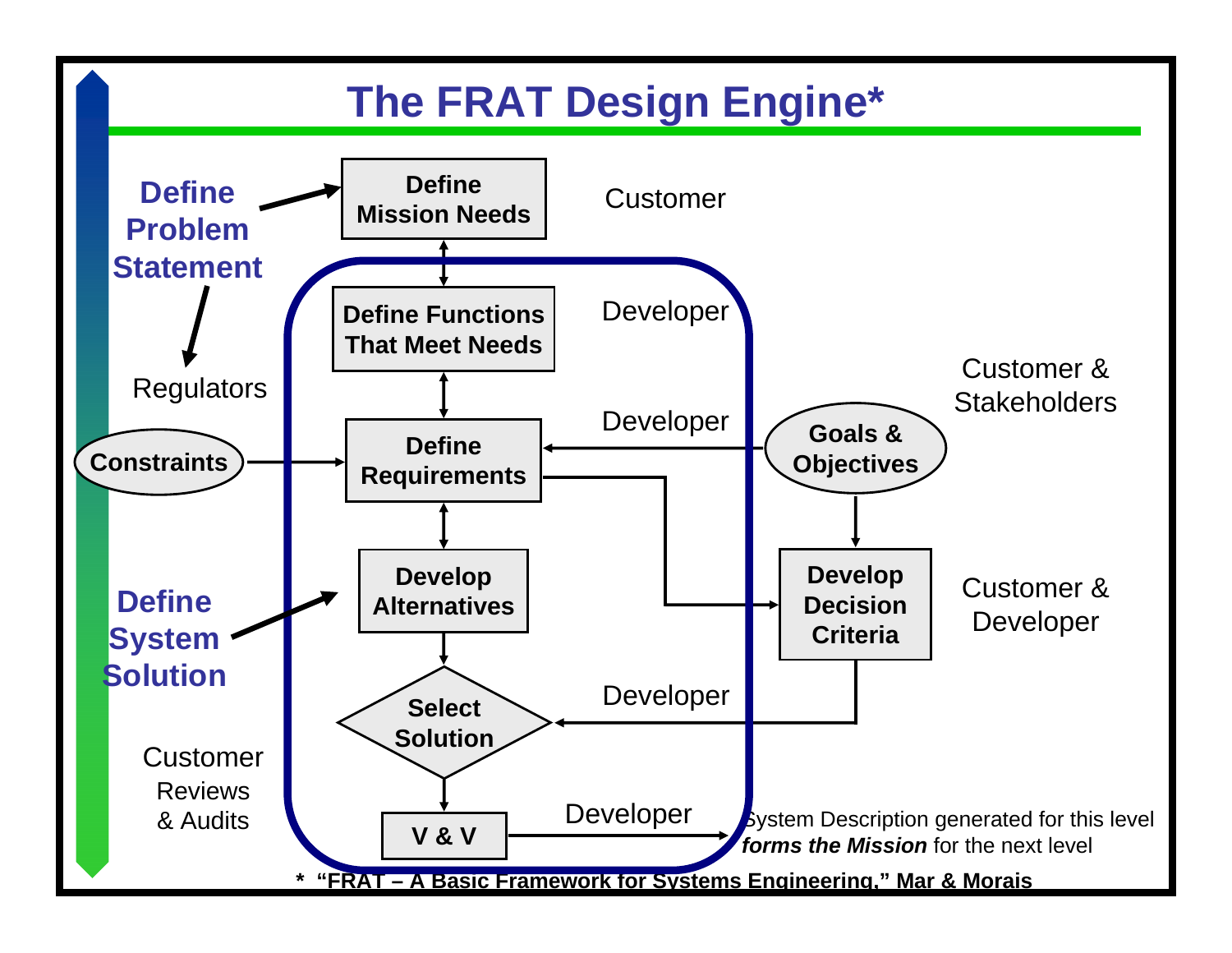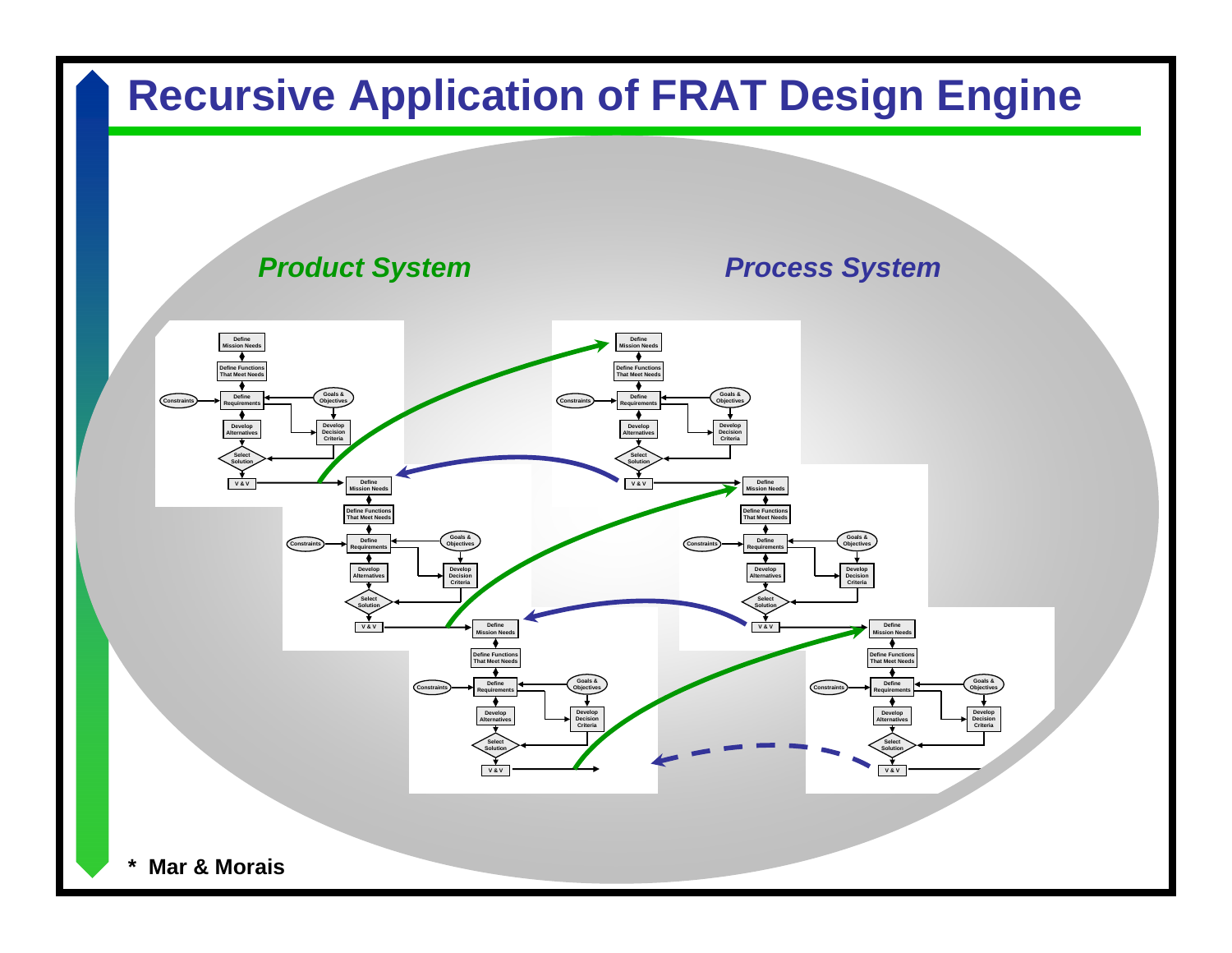# **System Definition**

#### **Set of Objects over which Relationships Are Mapped**

### **System Boundary Definition**

- Problem is outside the system
- Solution is inside the system

### **SE Meta Process**

• Used for System Design

### **System Approach**

• Hierarchical decomposition over specific phases and dimensions

## **System Design**

- Accomplished by a large distributed group of people
- Requires structured technical communication and design feedback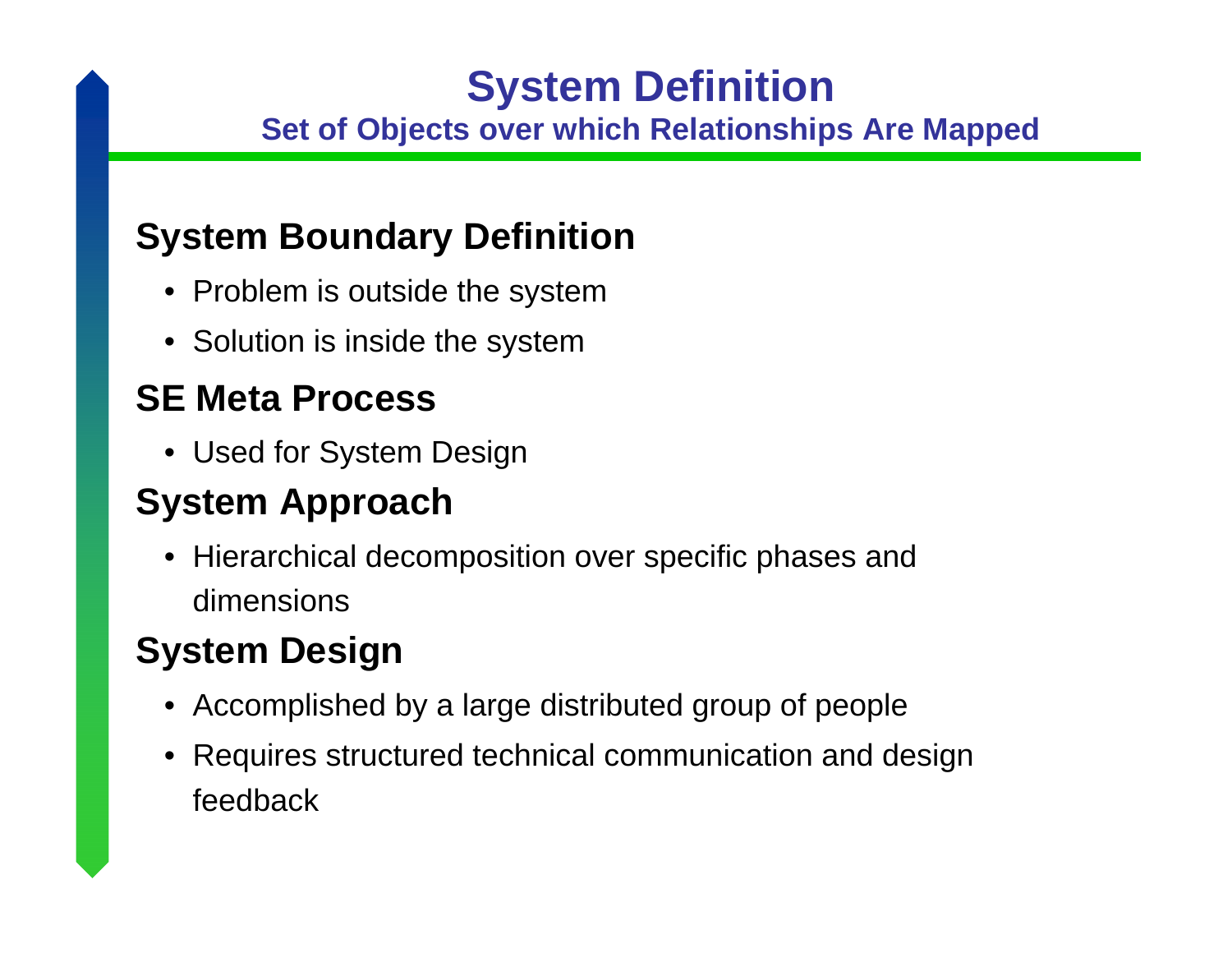**Interactive system meta-models needed to facilitate system design and technical communication**

**Formal systems models in an executable format are required for distributed large-scale design**

**Use of semi-formal and formal system and software object models is strongly recommended**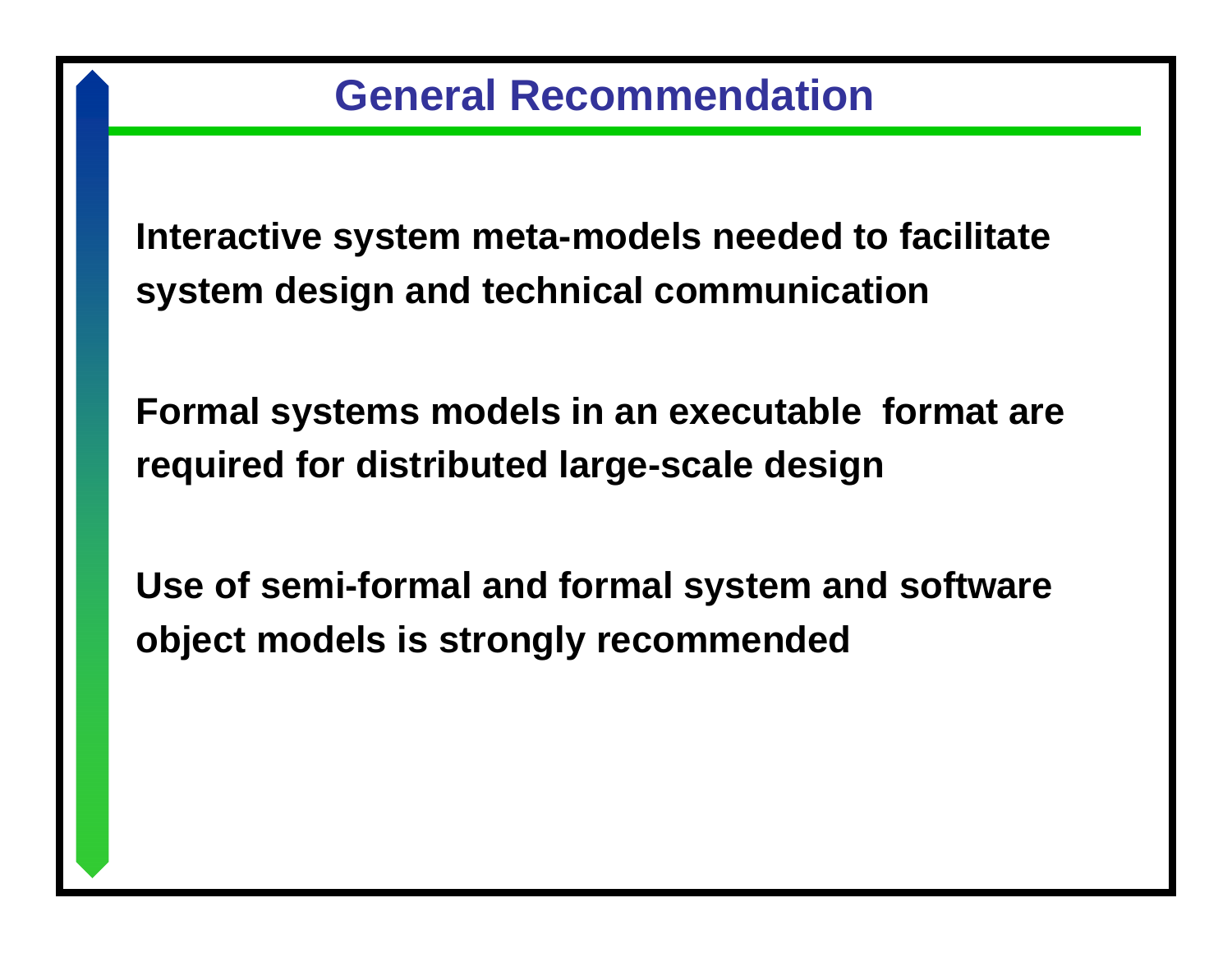# **Software Object Model Types**

### **Informal Object Models**

- •Free form implementation
- •Compiler enforces language rules
- $\bullet$ No domain application logic enforcement

### **Semi-Formal Object Models**

- •Patterns of code implementation
- •May be enforced by software application
- •Example: XML, Integrated Development Environments

### **Formal Object Models**

- •Code patterns enforced by software application
- •Application domain ontology enforced by software application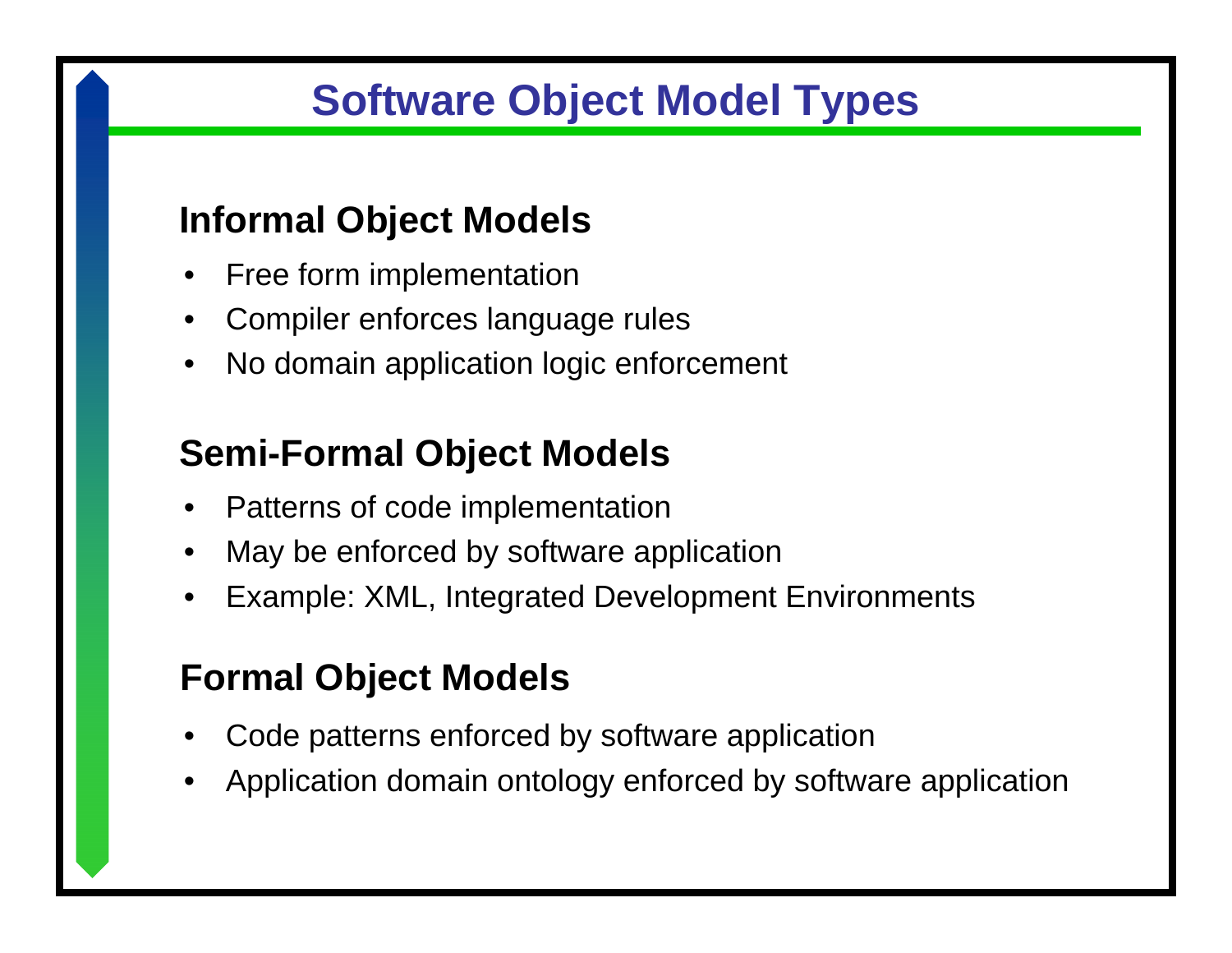# **System Object Models**

### **Semi-Formal System Object Models**

- •System classes and behavior known
- •Patterns of system interaction known
- • System behavior and interaction rules may be enforced by the executable model

### **Formal Object Models**

- •Code patterns are enforced by the model and application
- •System domain ontology enforced by the model
- •System domain rules enforced by the model
- •System design process enforced by the model